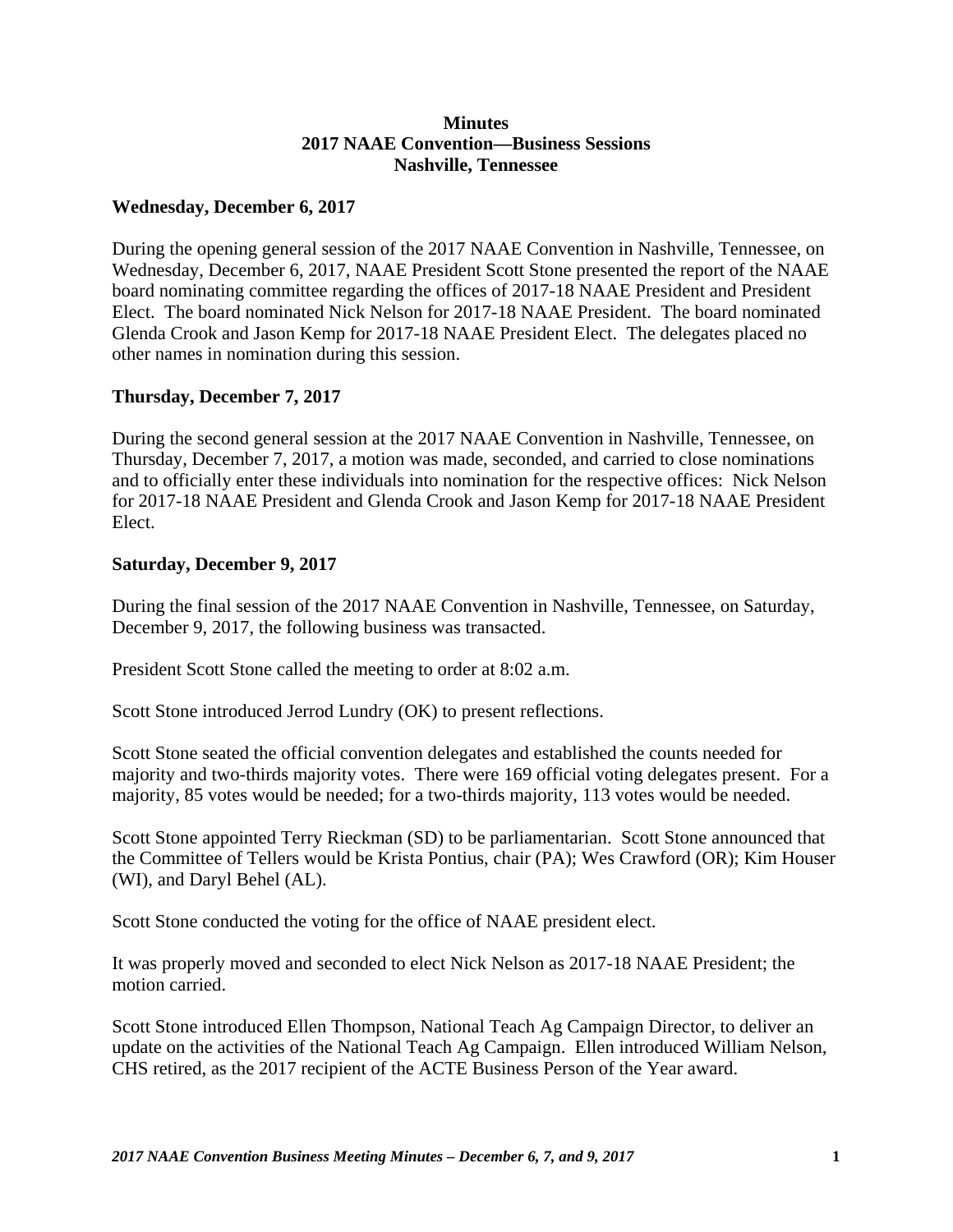The NAAE board members presented the awards for Ideas Unlimited (sponsored by National Geographic Learning/Cengage Learning) and Teachers Turn the Key (sponsored by RAM, as a special project of the National FFA Foundation).

Scott Stone called on the committee chairs to present the updates from the seven standing committees, as follows:

**Finance**—Kris Beaver (WI) presented the update.

**Marketing**—Todd Thomas (CO) presented the update.

**Member Services**—Jerrod Lundry (OK) presented the update.

**Policy and Bylaws**—Cody Manuel (LA) presented the update.

**Professional Growth**—Roger King (WI) presented the update.

**Public Policy**—Linda Sattler (WI) presented the update.

**Strategic Planning**—Robert Yates (MT) presented the update.

Scott Stone then opened the floor for other business. There was no other business presented for consideration.

Jay Jackman recognized the two outgoing regional vice presidents, Glenda Crook and Jason Kemp, and their families. Both Glenda Crook and Jason Kemp were awarded life membership in NAAE and presented an appreciation plaque.

Jay Jackman recognized Scott Stone, and his family, as the outgoing president. Jay presented Scott an outgoing president plaque. Scott then delivered his outgoing president remarks.

Scott Stone then recognized the outgoing regional vice presidents and regional secretaries and welcomed the new regional vice presidents and regional secretaries.

Scott Stone announced the results of the voting for NAAE president elect. Jason Kemp (WI) was elected 2017-18 NAAE President Elect.

Scott Stone then installed the 2017-18 NAAE officers, including the new president, Nick Nelson (OR), the new president elect, Jason Kemp (TN), and the new regional vice presidents who were Mary Hoffmann (MN), Region III Vice President, and Stan Scurlock (FL), Region V Vice President.

Newly elected president Nick Nelson then presented to Scott Stone a retiring president's gavel, a commemorative wrist watch, and a plaque for the school system to recognize Scott's years of service to NAAE.

NAAE President Nick Nelson delivered his inaugural remarks.